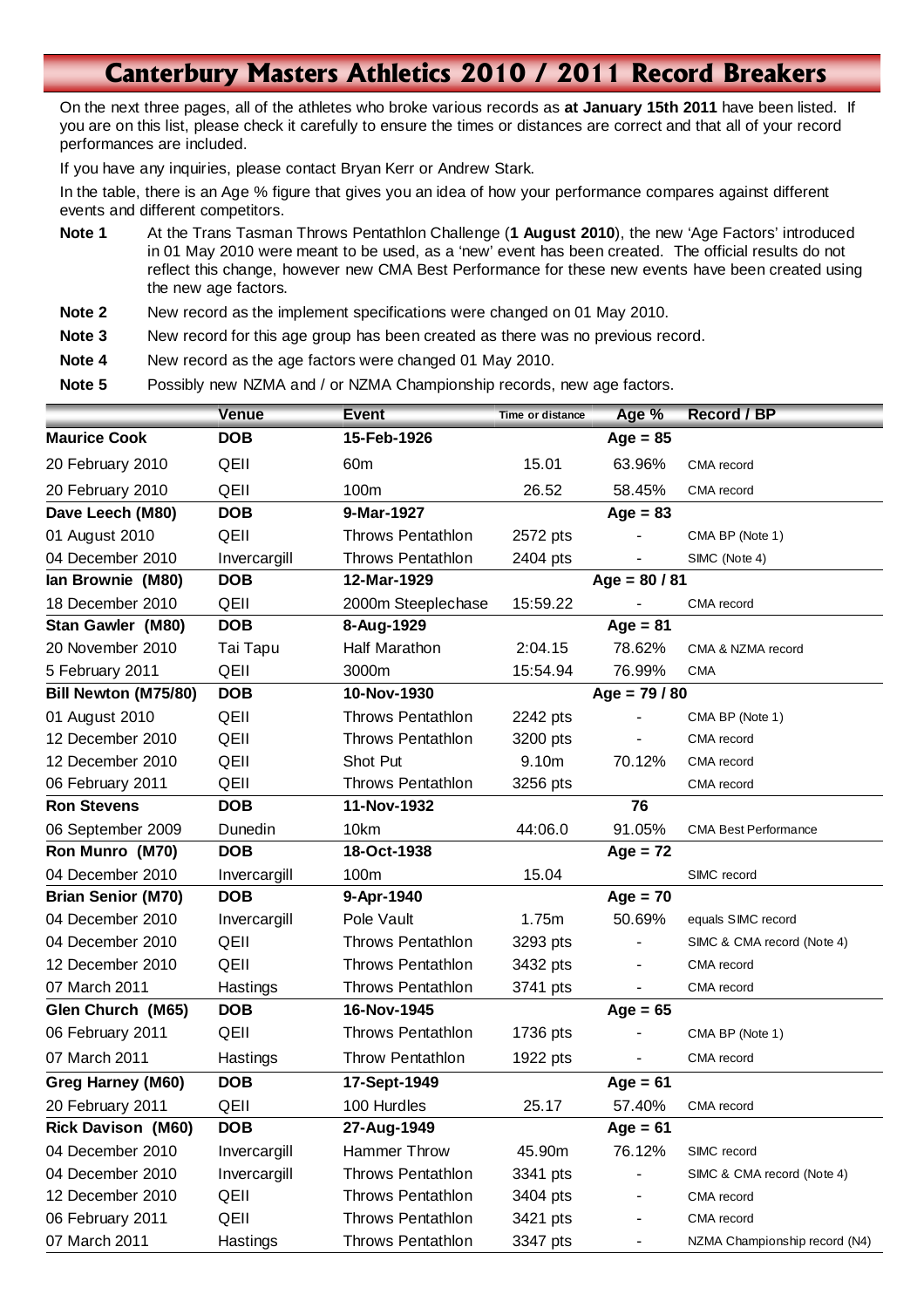|                              | <b>Venue</b>        | <b>Event</b>             | Time or distance | Age %                    | <b>Record</b>               |
|------------------------------|---------------------|--------------------------|------------------|--------------------------|-----------------------------|
| Jeff Barnfield (M55)         | <b>DOB</b>          | 31-May-1954              |                  | $Age = 56$               |                             |
| 09 January 2011              | QEII                | 60 <sub>m</sub>          | 8.1secs HT       | 92.94%                   | CMA record                  |
| 20 February 2010             | QEII                | 60 <sub>m</sub>          | 8.46             | 88.99                    | CMA record                  |
| <b>Keith Barrow</b>          | <b>DOB</b>          | 8-Dec-1960               |                  | $Age = 50$               |                             |
| 09 February 2011             | QEII                | Shot Put                 | 11.58m           | 57.44%                   | CMA record                  |
| 20 February 2011             | QEII                | Shot Put                 | 12.05m           | 59.77                    | CMA record                  |
| John Gamblin (M50)           | <b>DOB</b>          | 8-Mar-1959               |                  | $Age = 51$               |                             |
| 20 November 2010             | Tai Tapu            | <b>Half Marathon</b>     | 1:22.01          | 82.34%                   | <b>CMA Best Performance</b> |
| <b>Stephen McKee (M50)</b>   | <b>DOB</b>          | 29-Dec-1959              |                  | $Age = 51$               |                             |
| 12 December 2010             | QEII                | <b>Throws Pentathlon</b> | 2166 pts         |                          | CMA record                  |
| <b>Richard Bennett (M45)</b> | <b>DOB</b>          | 6-Dec-1964               |                  | $Age = 45$               |                             |
| 21 August 2010               | <b>Spencer Park</b> | 10km                     | 31:35            | 93.43%                   | <b>CMA Best Performance</b> |
| Iris Bishop (W75)            | <b>DOB</b>          | 8-Feb-1935               |                  | $Age = 75$               |                             |
| 01 August 2010               | QEII                | Hammer Throw             | 16.84m           | 49.79%                   | CMA BP (Note 1)             |
| 01 August 2010               | QEII                | <b>Throws Pentathlon</b> | 2164 pts         |                          | CMA BP (Note 4)             |
| 20 October 2010              | New Brighton        | Shot Put                 | 5.66m            | 61.2%                    | <b>CMA Best Performance</b> |
| 20 October 2010              | New Brighton        | <b>Weight Throw</b>      | 6.71m            | 53.94%                   | <b>CMA Best Performance</b> |
| 21 November 2010             | New Brighton        | <b>Discus Throw</b>      | 13.72m           | 42.34%                   | <b>CMA Best Performance</b> |
| 04 December 2010             | Invercargill        | Shot Put                 | 5.80m            | 62.71%                   | SIMC & CMA record (Note 2)  |
| 04 December 2010             | Invercargill        | <b>Discus Throw</b>      | 13.94m           | 43.02%                   | SIMC& CMA record (Note 2)   |
| 04 December 2010             | Invercargill        | Hammer Throw             | 18.56m           | 54.87%                   | SIMC& CMA record (Note 2)   |
| 04 December 2010             | Invercargill        | Javelin Throw            | 10.95m           | 38.62%                   | SIMC record (Note 2)        |
| 04 December 2010             | Invercargill        | Weight Throw             | 6.42m            | 51.61                    | SIMC record (Note 2)        |
| 04 December 2010             | Invercargill        | <b>Throws Pentathlon</b> | 2432 pts         |                          | SIMC & CMA record (Note 4)  |
| 07 March 2010                | Hastings            | <b>Throws Pentathlon</b> | 2833 pts         | $\blacksquare$           | CMA record (Note 4)         |
| <b>Carol Thompson (W70)</b>  | <b>DOB</b>          | 23-Sep-1939              |                  | $Age = 70$               |                             |
| 21 August 2010               | Spencer Park        | 5km                      | 29:38            | 75.13%                   | <b>CMA Best Performance</b> |
| 04 December 2010             | Invercargill        | 3000m                    | 17:24.67         | 75.56%                   | SIMC record                 |
| 20 February 2011             | QEII                | 300m                     | 80.00            | 76.24%                   | CMA record                  |
| Barbara Bird (W70)           | <b>DOB</b>          | 20-Dec-1939              |                  | $Age = 70$               |                             |
| 04 December 2010             | Invercargill        | Javelin Throw            | 18.09m           | 55.09%                   | SIMC record                 |
| Glen Watts (W70)             | <b>DOB</b>          | 15-May-1940              |                  | $Age = 70$               |                             |
| 04 December 2010             | Invercargill        | Shot Put                 | 7.07m            | 66.32%                   | SIMC record                 |
| 04 December 2010             | Invercargill        | <b>Discus Throw</b>      | 19.61m           | 52.04%                   | SIMC record                 |
| 04 December 2010             | Invercargill        | Hammer Throw             | 24.33m           | 61.8%                    | SIMC record                 |
| 04 December 2010             | Invercargill        | Pentathlon               | 1548 pts         |                          | SIMC & CMA                  |
| 20 February 2011             | QEII                | Hammer Throw             | 25.80m           | 65.53%                   | CMA record                  |
| Ann Henderson (W70)          | <b>DOB</b>          | 24-Sept-1940             |                  | Age = $69/70$            |                             |
| 06 September 2009            | Dunedin             | 10km Walk                | 1:15.49          | 77.47%                   | <b>CMA Best Performance</b> |
| 04 December 2010             | Invercargill        | 3000m T Walk             | 22:03.07         | 72.78%                   | SIMC & CMA record           |
| 04 December 2010             | Invercargill        | 5000m T Walk             | 38:14.81         | 72.6%                    | SIMC & CMA record (Note 3)  |
| Diane Underwood (W65)        | <b>DOB</b>          | 17-Aug-1944              |                  | $Age = 65$               |                             |
| 01 August 2010               | QEII                | <b>Throws Pentathlon</b> | 1944 pts         |                          | CMA BP (Note 1)             |
| 12 December 2010             | QEII                | <b>Throws Pentathlon</b> | 1980 pts         |                          | CMA record (Note 4)         |
| 06 February 2011             | QEII                | Throws Pentathlon        | 1982 pts         |                          | CMA record (Note 4)         |
| 07 March 2011                | Hastings            | <b>Throws Pentathlon</b> | 2013 pts         | $\overline{\phantom{0}}$ | CMA record (Note 4)         |
| Lois Anderson (W60)          | <b>DOB</b>          | 23-Jul-1946              |                  | $Age = 64$               |                             |
| 01 August 2010               | QEII                | <b>Throws Pentathlon</b> | 2211 pts         |                          | CMA BP (Note 1)             |
| 04 December 2010             | Invercargill        | 200m                     | 35.4             | 83.13%                   | SIMC record                 |
| 04 December 2010             | Invercargill        | Pentathlon               | 2091 pts         |                          | SIMC & CMA record (Note 4)  |